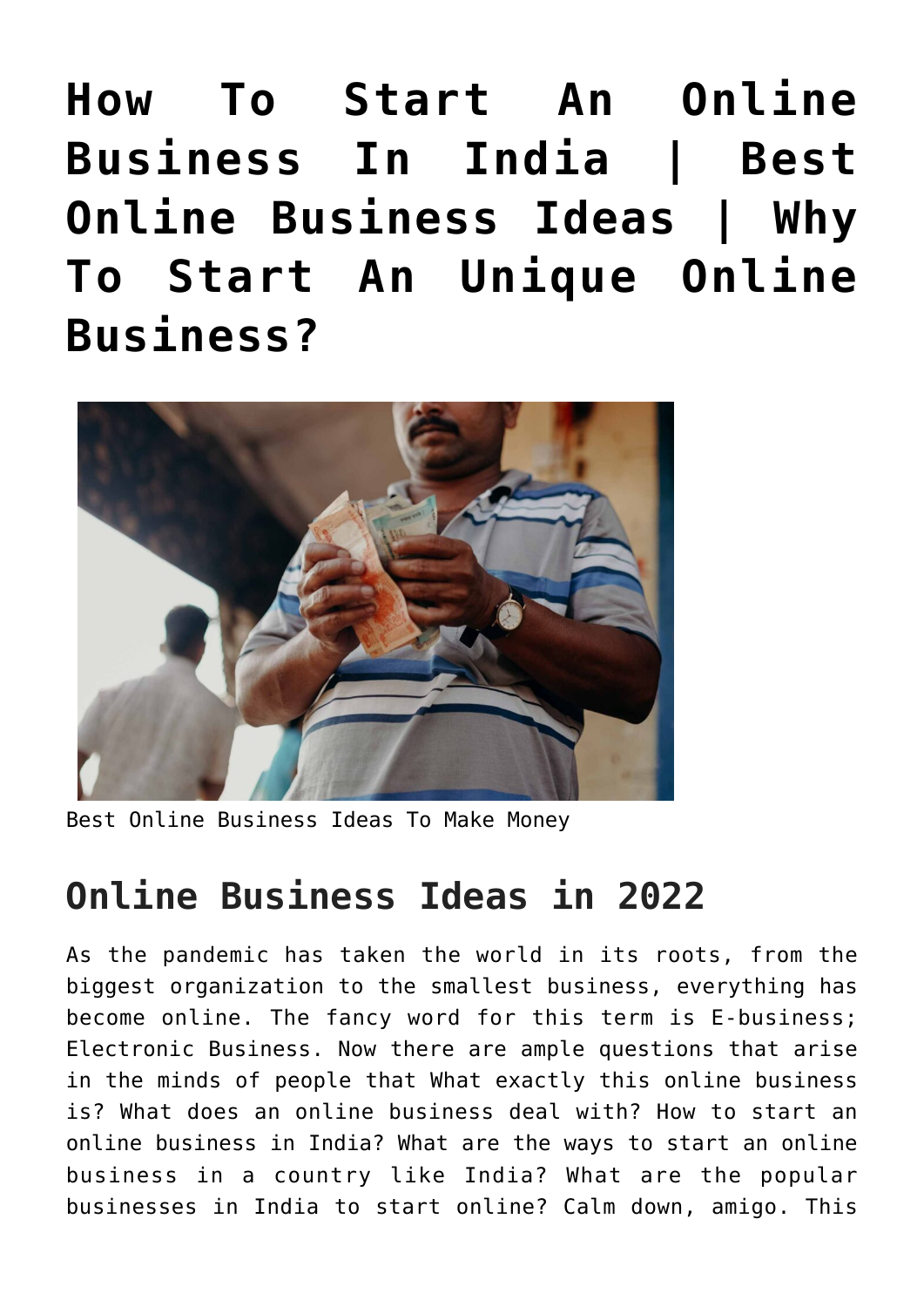article is going to kill all the doubts and leave a person doubtless and confident.

# **First and Foremost, What is an Online Business?**

Many people have heard about an online business but there are very few people who are aware of this term exactly. Online Business is the online trade of products and services to make a profit out of it. All the buying, selling, and services provided online is an online business.

Let's understand things enormously!

# **Why To Start An Online Business In India In 2022?**

In today's scenario where everything has moved to digital, there are many reasons to start an online business in India. E-business is enormous. It is not going to be on a small scale but rather on a big one with time. **India has the third-largest number of Internet Users in the whole world.** According to the Associated Chambers of Commerce and Industry of India ([ASSOCHAM\)](https://www.assocham.org/index.php), the size of the Indian online retail industry is INR 2000 crore and the industry is expected to have a steady annual growth rate of US \$111.40 billion by 2025. The **Demand** for Online Business will rise from **14.1 % to 22%** by 2023.

## **The advantages of an Online Business**

**Anytime and Anywhere. 24 hours and 7 days a week.** The best thing about an Online Business is that you can have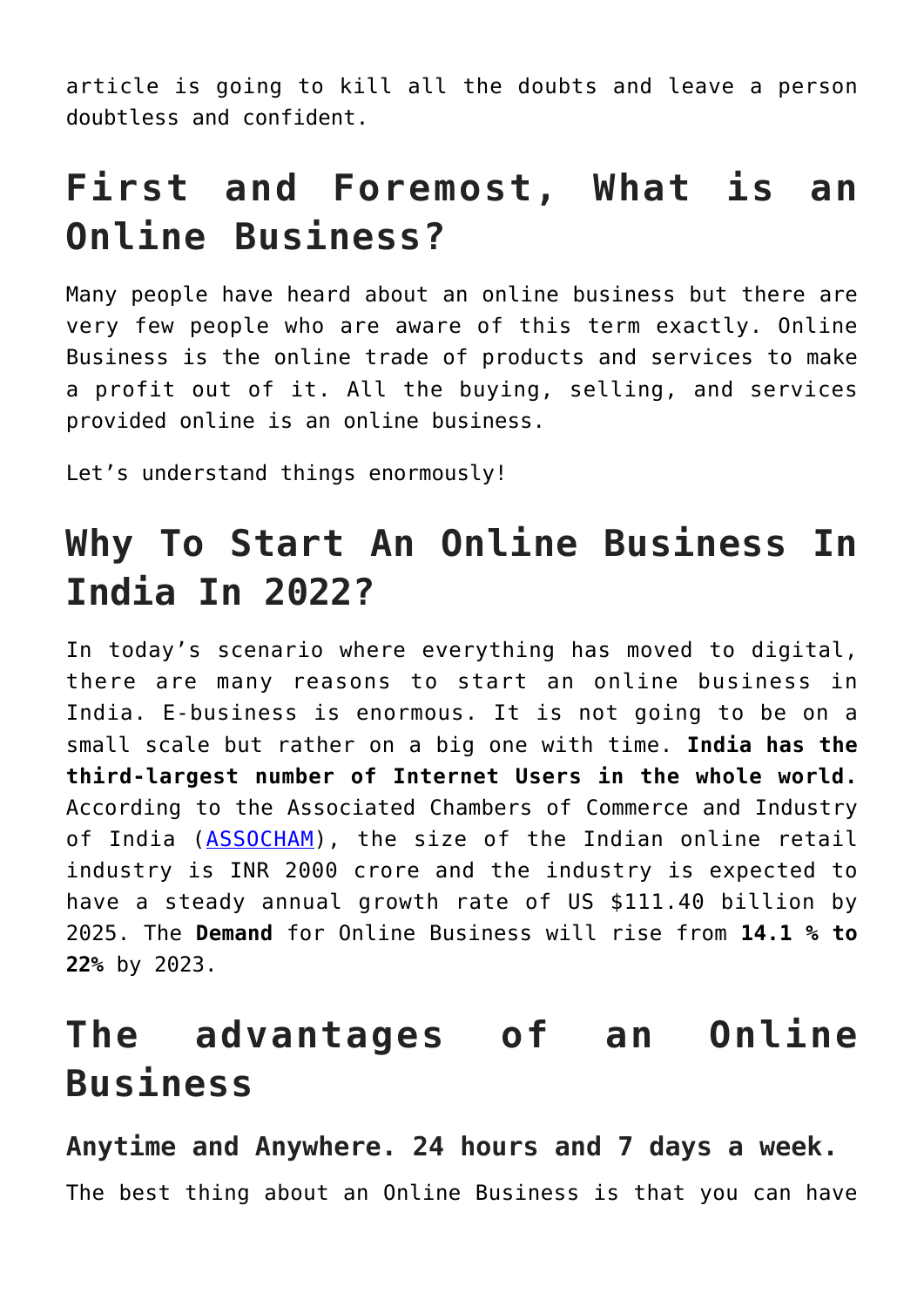access anytime you want. The business suffers when there is a hindrance in the smooth going function. And there are many hindrances in offline business. But online, you can take charge in your hands anytime and anywhere.

## **Flexible Service**

Service is the main expectation of customers. Services in online business are comparatively easier than offline services.

## **Cost Saving**

The main benefit of Online business is cost saving. Compared to an offline business, E-business doesn't require offline stuff like cost of the place, electricity, etc. And if it is, then it's very nominal.

### **Measurable Results**

It gives accurate and measurable results. As the work is digital, everything is transparent and clear. Matrix usage makes the result quantifiable.

# **Top 10 Best Online Business Ideas In India!**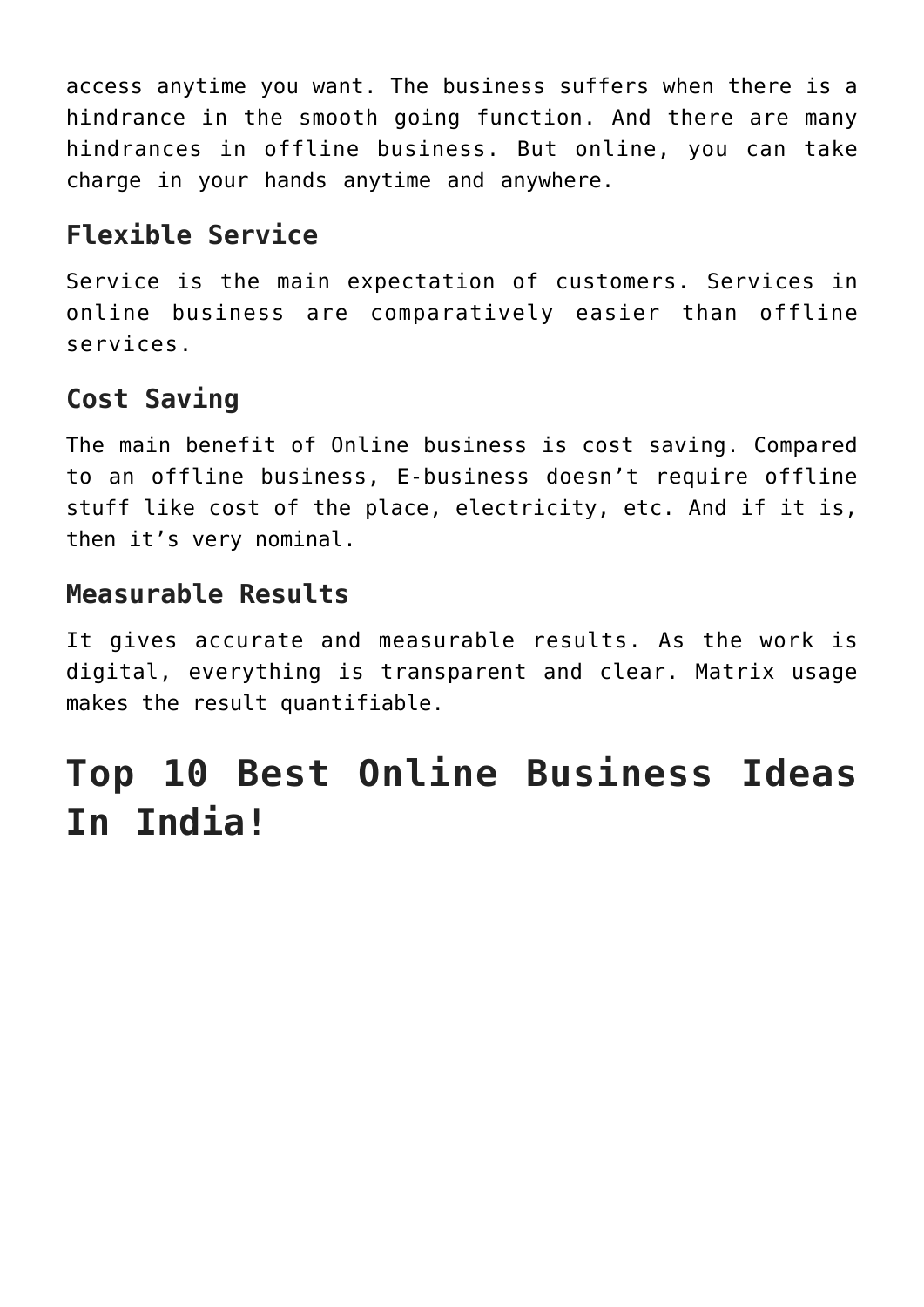

#### Best Online Business Ideas

As the world is evolving and growing, many new things are emerging with time. Online Business is flying high in the digital world at its full speed. Pandemic has given reasons to people to introspect themselves and bring out a better version of themselves. There have been many online ideas that emerged by the people during the past few years and the best ones are:

#### 1. **Blogging**

Blogging is the modern way to publish articles, where a prominent income is expected if your content is in trend.

#### 2. **YouTubing**

Every person has something to tell the world. Whether it's delicious cooking or valuable life lessons. Start and create.

#### 3. **Create An Online Course**

There are many platforms on which you can create a particular course on a topic and present it to the world.

#### 4. **Sell Handmade Products**

Be its handmade cards or handmade scented candles everything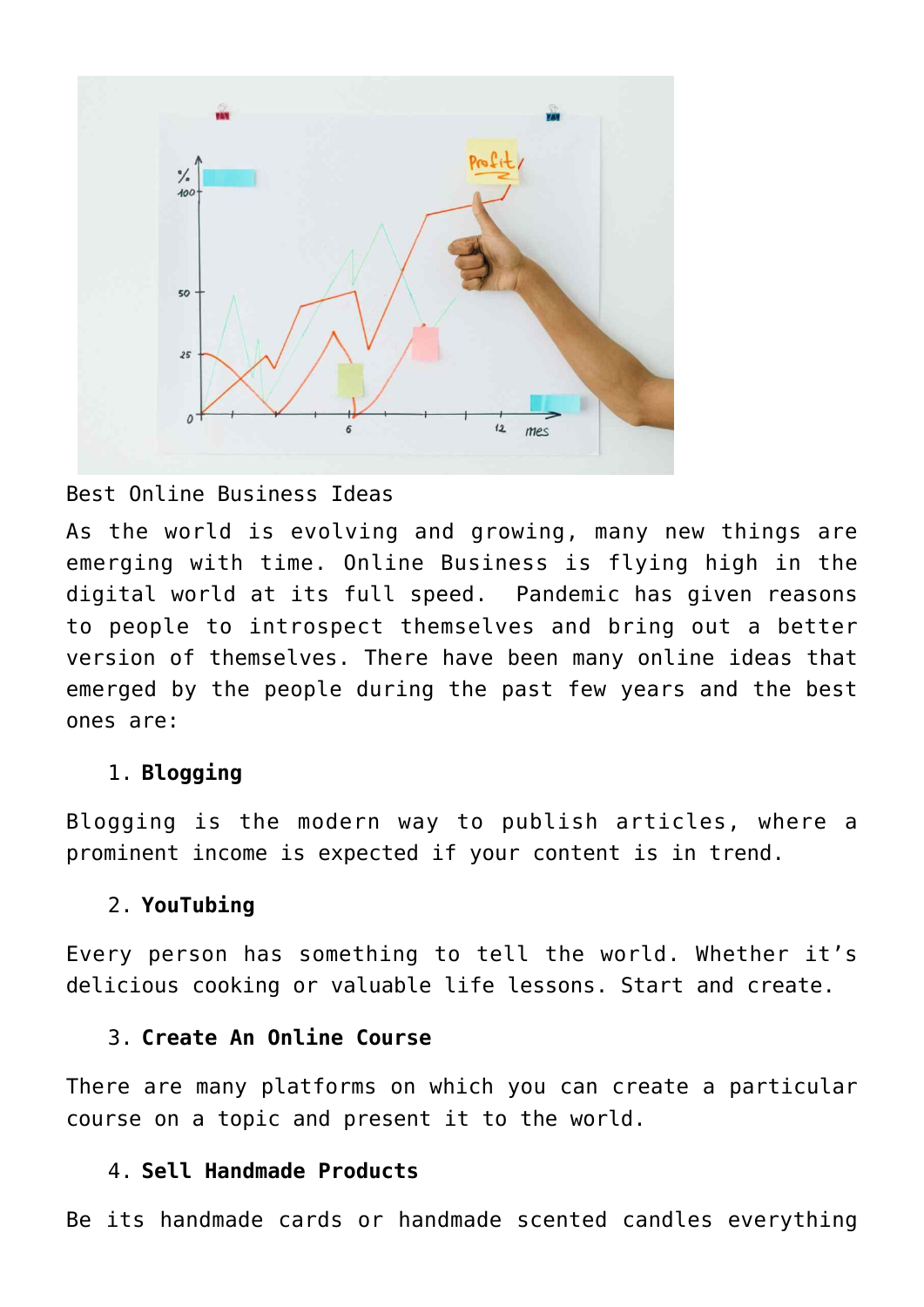can sell in the online business.

#### 5. **Become A Writer**

Learn some modern writing techniques and become a content writer and provide services to the needful people.

#### 6. **An Online Teacher**

Everyone is a teacher in their own way. But some are lucky enough to teach lessons to others.

#### 7. **Sell Your Art**

Everyone is an artist, some can manage to make money out of their art by selling.

#### 8. **Develop A Niche Product**

Develop a product, and sell online to the relevant sites.

#### 9. **Try Your Hand Being An Influencer**

It's a trend to influence people with the uniqueness one has in their life.

#### 10. **Launch Your Own Clothing Line**

You can design and sell clothes online. It's the best business idea, especially for women.

# **Why To Consider Only These Business Ideas?**

When a particular business is selected for the online trade of products or goods and services, there should be some reason where you can differentiate the other business ideas from the selected one. A business should be selected on the basis of comprehensive, valuable reasons which will add value to the growth of the business. And some the reasons one should keep in mind while selecting a particular business idea are-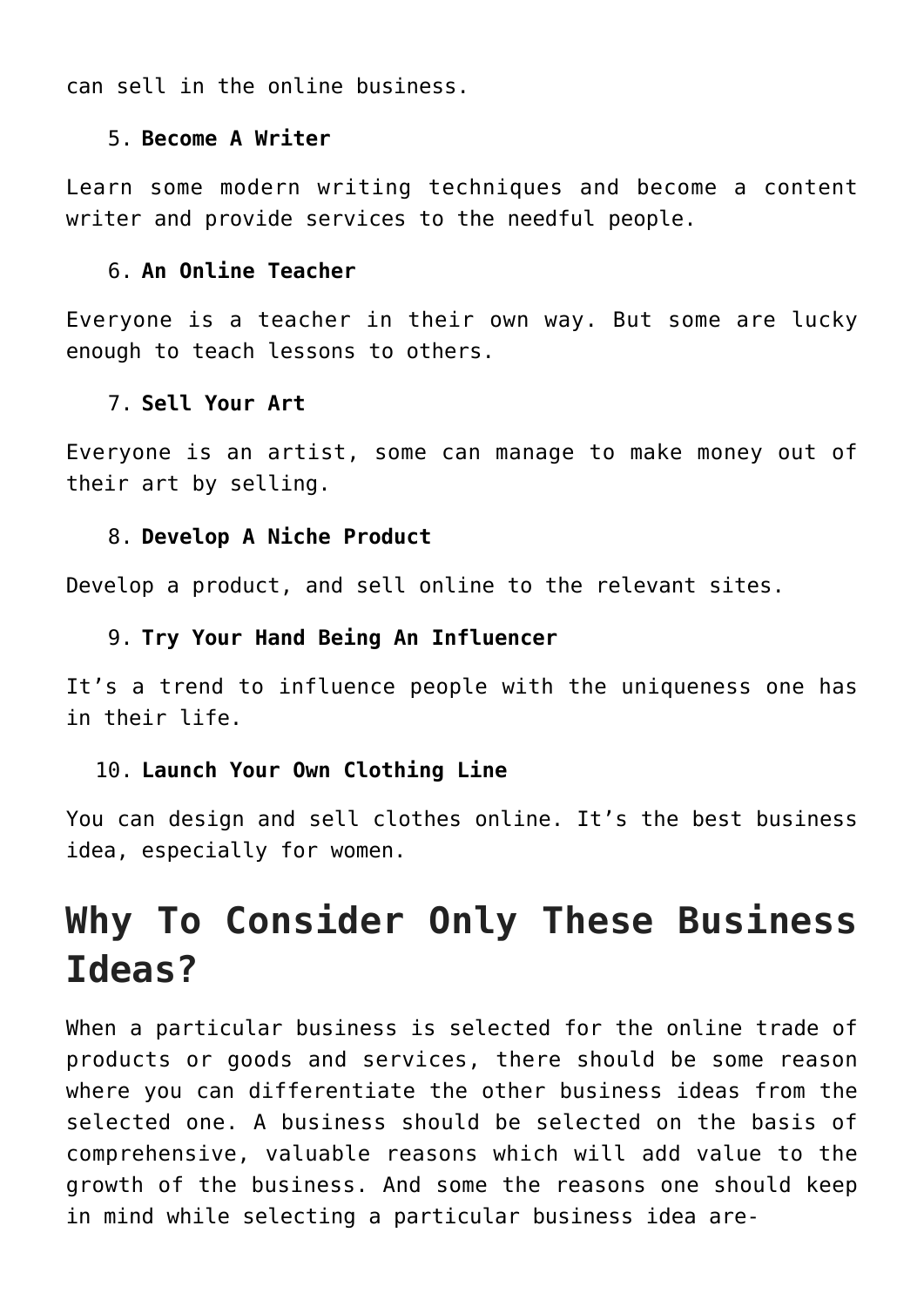### 1. **Demand**

When a new business gets launched in the market, demand is the most important analytical factor, a business is judged upon. Demand's direct connection is from supply and supply is the key to the growth of a business.

### 2. **Need Of The Product**

If a business launches its product or gives services, it must observe the need of that particular product first. When there is a need in the market, the product will succeed in the long run.

### 3. **Competition**

If there is competition in the market, both possibilities can take place. If the product is unique and needful then monopoly will take place and will win the market. But if there is competition, the product should have its USP to jump and win over the competition by other products or services.

### 4. **Satisfactory Profit**

Every business starts with the purpose of earning profit. Profit is the outcome of one's hard work. And hard work should pay you monetary satisfaction. Always remember, profit is the future investment of business.

# **How To Think For Unique Online Business Ideas**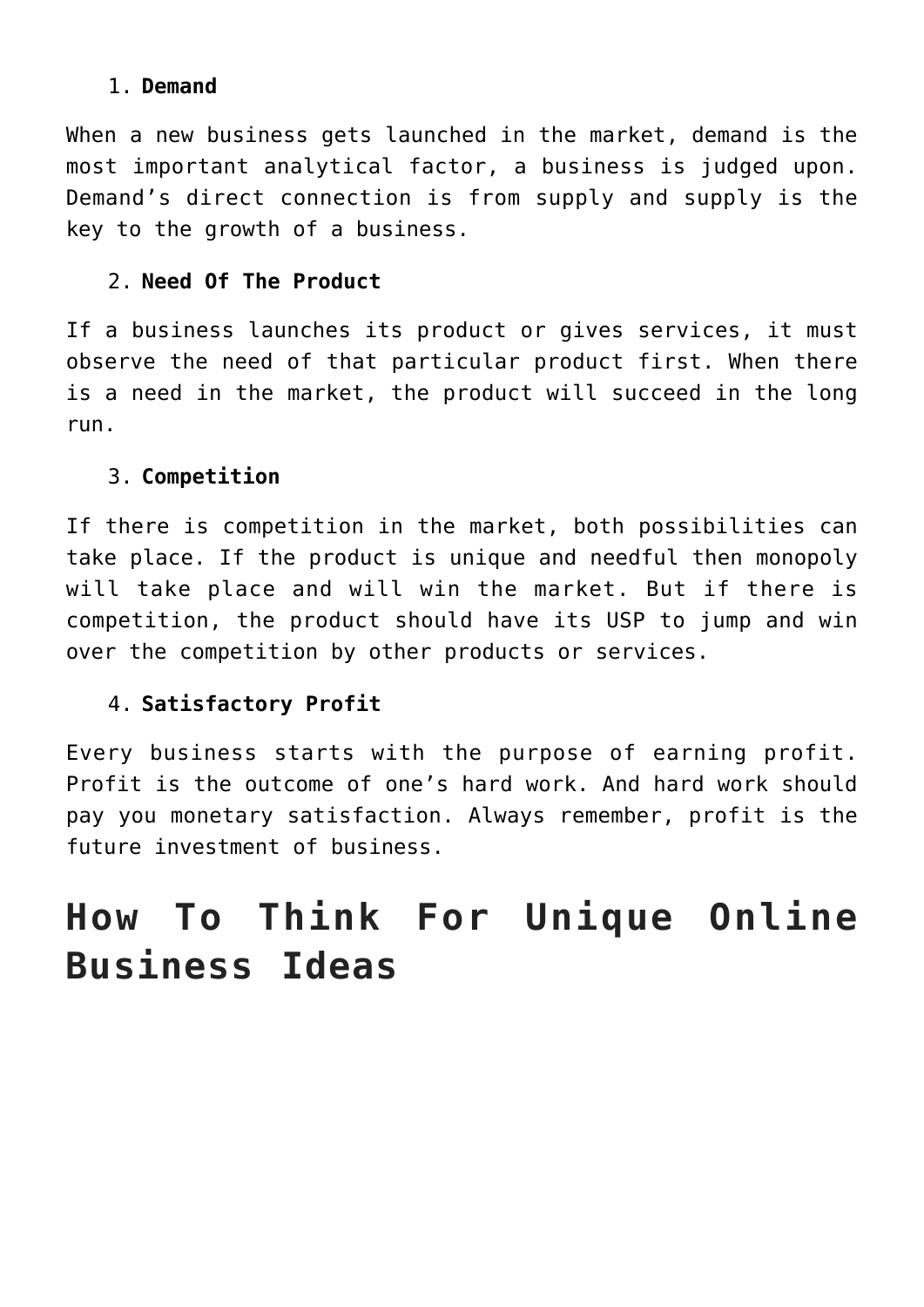

Unique Online Business Ideas

Ways are the reasons why a destination seems to be achievable. The answer to 'How to start an online business in India' is 'Ways'. Let's have a look;

#### **First, you have to do market research.**

The brain Stormer step. Do the market research of the selected product. Its' competitors, demand, variables, etc. Imagine the business is already launched in the market and now observe the problems and their solutions, their demand and quality. Check whether it is suitable for the market or not.

#### **Validate it with what you have researched.**

With the researched material, analyze the need and place of the customer. Take reviews from people, commence surveys, test the market for the product. Learn from your competitor, if any.

### **Plan your product with a great setup idea for an online business.**

The time arrives where you bring your imagination to reality. These research and information are the pieces by which a plot will be built by planning.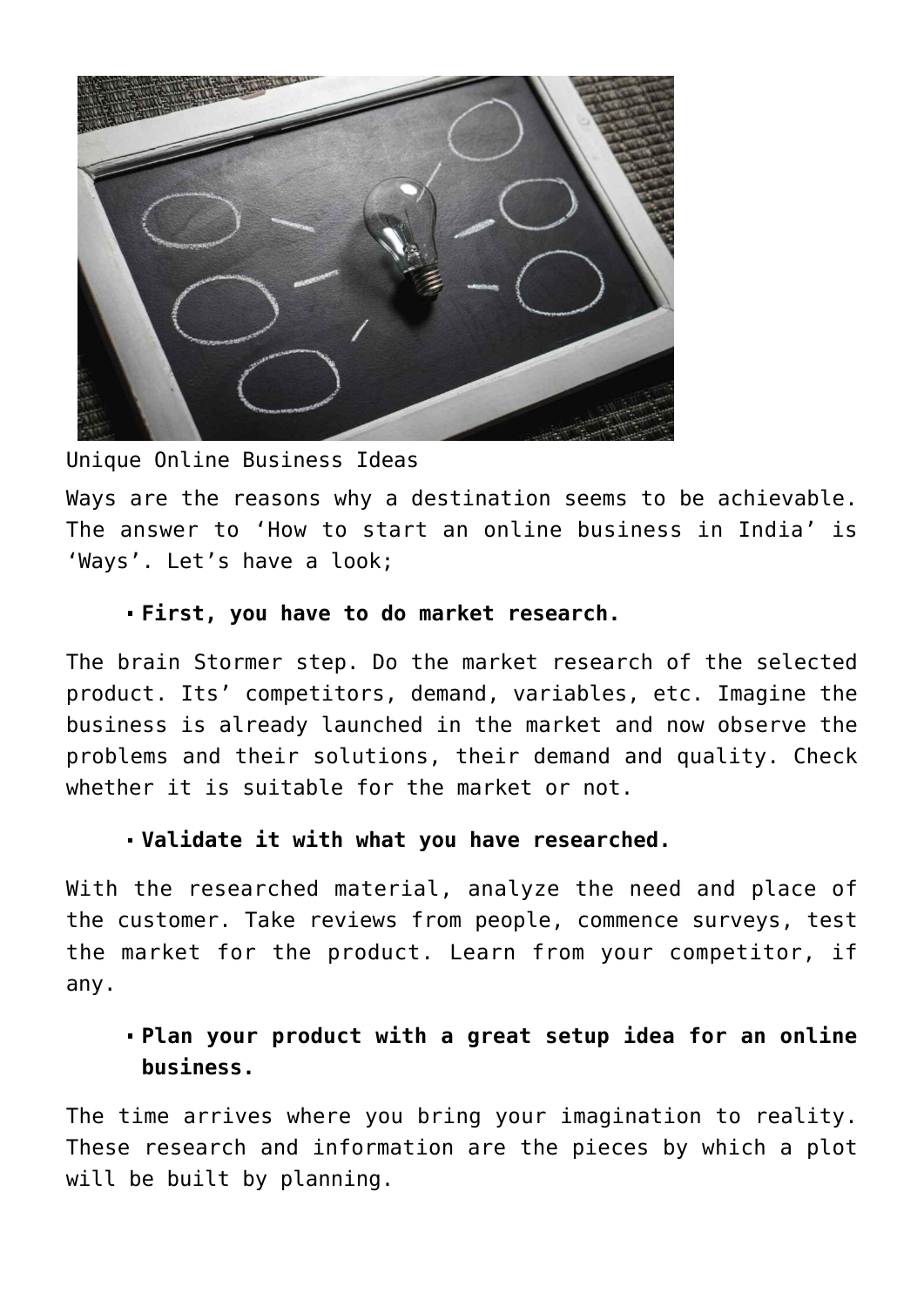First, **[SWOT Analysis](https://en.wikipedia.org/wiki/SWOT_analysis) –** The first thing to do in planning is a SWOT analysis of the market.

Second, **Funding** – Anyone can make a master plan with remarkable business ideas but successful ideas are those who have the funding to bring the thoughts into reality.

Third, **Metrics of sales** – Follow this technique, no matter what. This will be the guide for the future.

#### **Make an interesting website for your business.**

Assume, Business is the school and the website is the teacher. Without a teacher, it is impossible for a student to achieve their destination. Website is the bridge between a business and the customer. Design it. Take help or hire a professional.

#### **Promote your business on social media.**

Social media plays a vital role in an online business. Promotions on social media can be very beneficial to the business. Platforms such as Instagram, Facebook, and YouTube, etc.

## **The Pillars Of Every Sucessful Business – Cost, Investment, and Profit.**



Starting an Online Business As the topic says, 'The Pillars'. Business is incomplete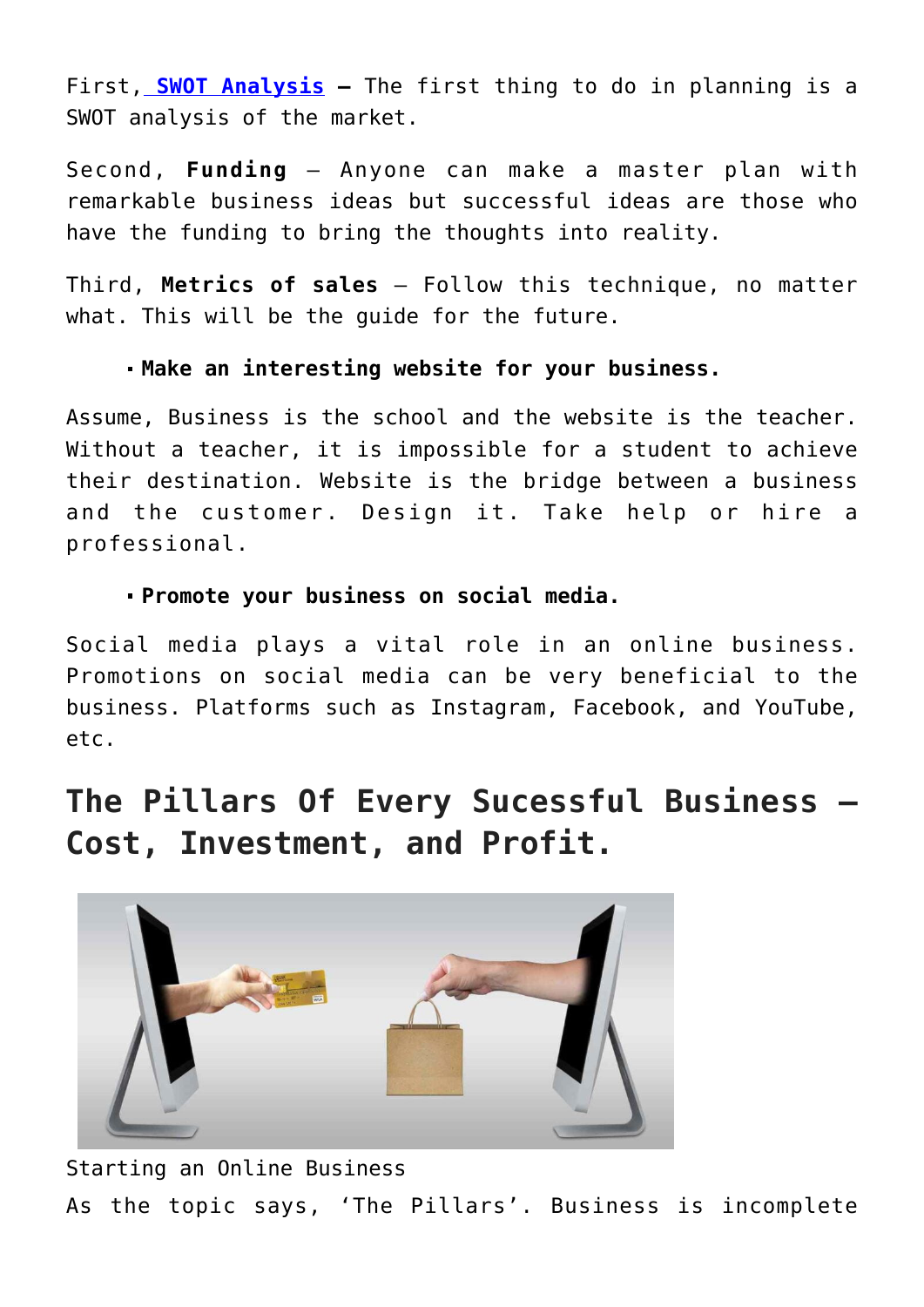without these three words. Foundation of a business plan but the execution is these three words. Let's read about them briefly.

#### 1. **Cost**

Cost is an economic concept. In business, it depends on the margin of the business. Every business carries a margin, it can be on the big scale or on a small one.

### 2. **Investment**

In an online business, investment can be of two types; either the owner brings his own capital, or can follow a method called **[Bootstrapping.](https://corporatefinanceinstitute.com/resources/knowledge/strategy/bootstrapping/#:~:text=Bootstrapping%20is%20the%20process%20of,way%20to%20finance%20small%20businesses&text=For%20the%20successful%20growth%20of,risks%20will%20be%20accounted%20for.)** It's a company with personal savings and provides services. For example, Startups conduct classes or provide some courses from which they select some interns as their coordinators. And then those coordinators bring them more students. They raise funds by educating others and without any help from investors.

### 3. **Profit**

Profit is dependent on Investment. What investment will be there? Commencement of every business is done with one of the mottoes of earning Profit.

Second, the Highest profit comes from customer satisfaction because when customers are satisfied, obviously they are going to come with more customers.

# **What Market Strategies Should Be Applied To Run A Successful Online Business?**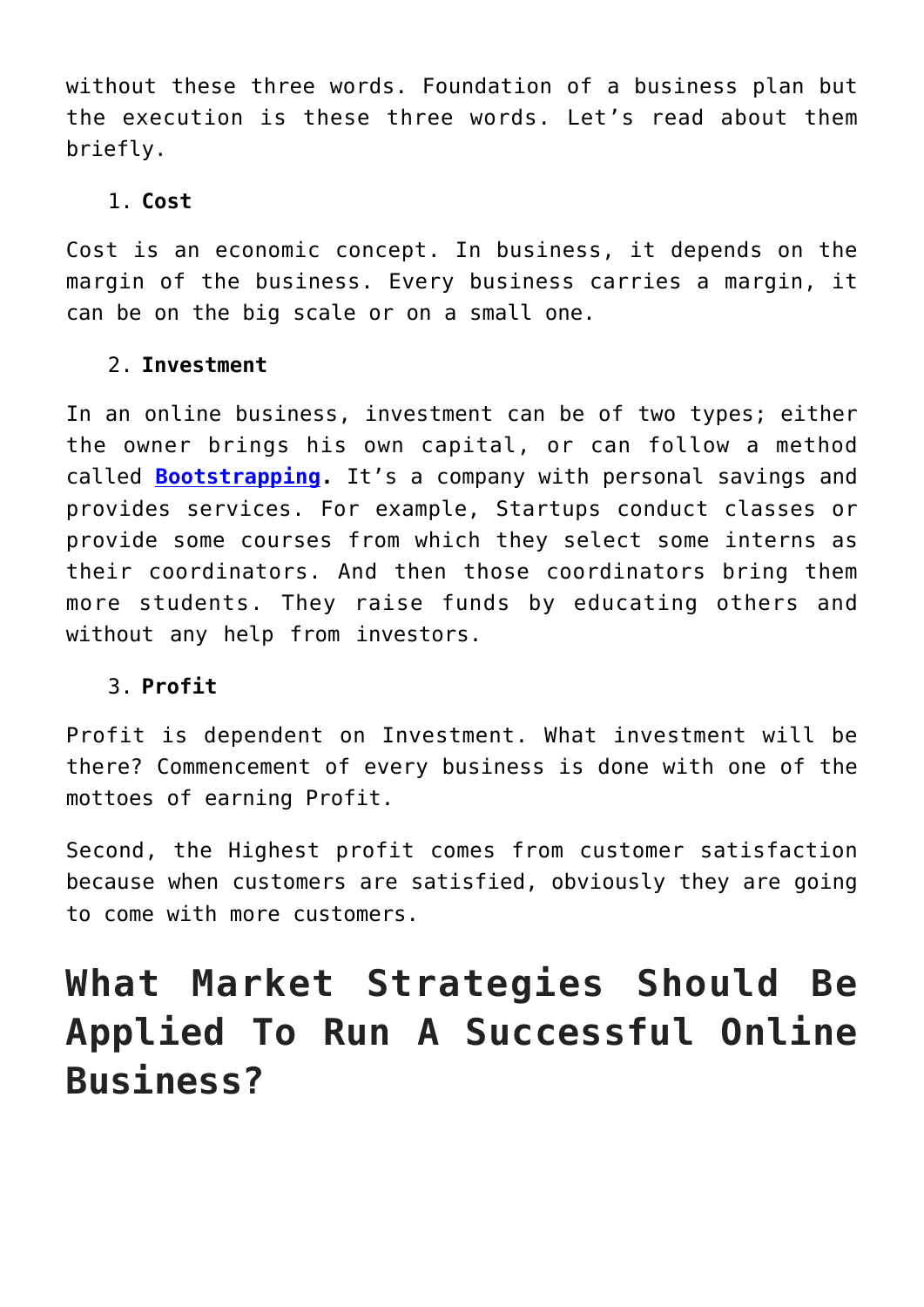

Online Business vs Offline Business To run a business, one should run towards the strategies to enhance the smooth function of an online business.

#### 1. **Invest In Web Design**

Web designing is the eye-catchy technique to pull customers on the website. We always stop in front of the funky shop rather than on a simple one. An eye first reads italic words rather than simple words. Always do something unique on the website.

#### 2. **Use Search Engine Marketing And Optimization**

The smartest yet a little complicated option. SEM or SEO is the basic requirement of every other organization. Create SEOfriendly content, so that your website can trend on google.

#### 3. **Use Email Marketing**

Email Marketing is the most effective strategy to make customers visit our website.

#### 4. **Conduct Contest And Giveaways**

The smartest way to attract customers and bring traffic to the site. Most engaging technique for an online business.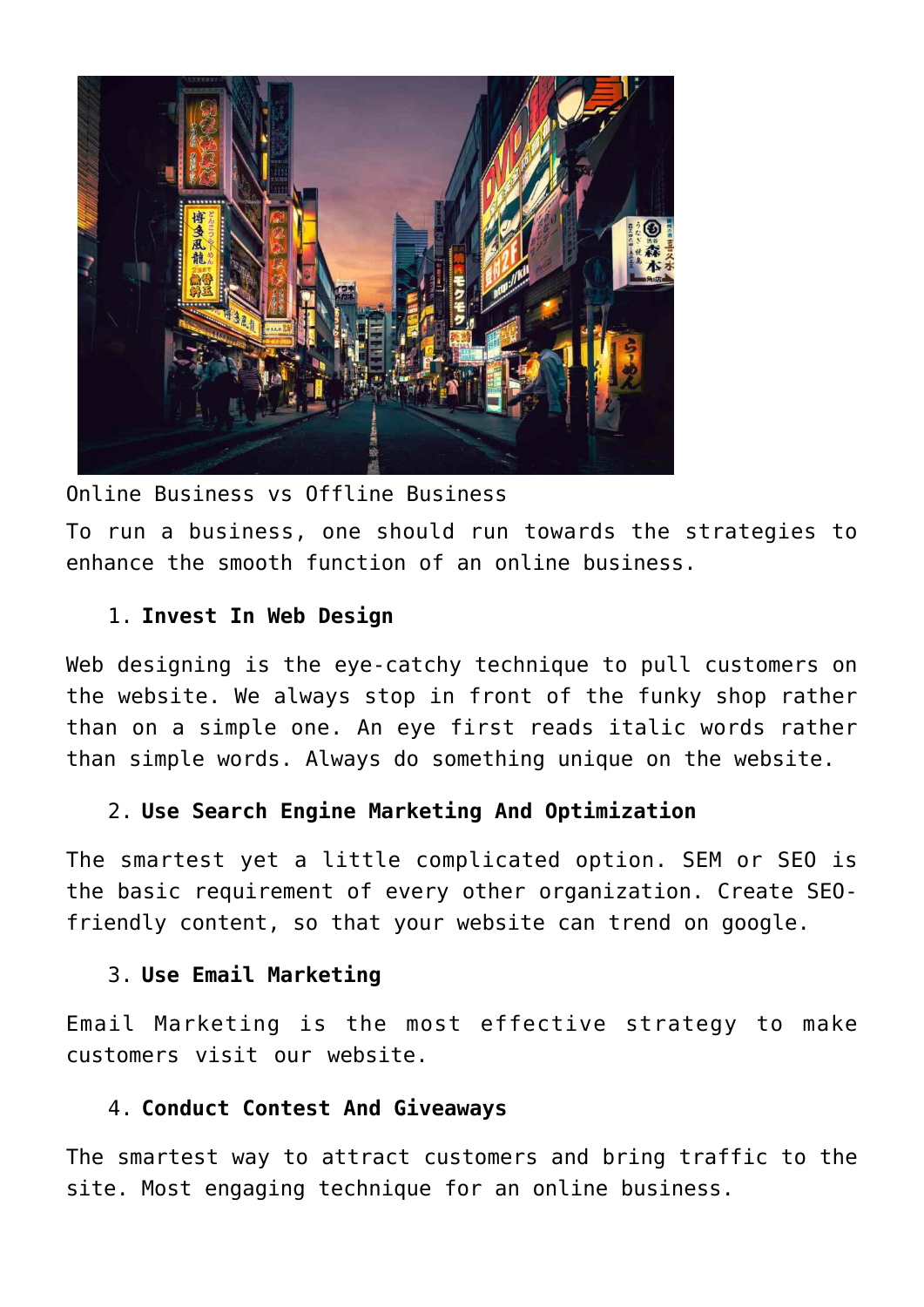### 5. **Maintain a blog**

Humans are updated because blogs and sites are updated. Creating a blog is a simple thing but maintaining it is a difficult task. Maintain every new information.

# **Things To Remember While Starting An Online Business In India.**

### 1. **Website**

The website Should be mobile friendly and all the options and a user guide should be available on the dashboard.

#### 2. **Documentations**

Like, Business Operation Licence, Employer Identification Number, Seller's Permit, GST Registration, etc.

#### 3. **Payment Gateways**

Customers are enormous and their methods will be different. Options like Credit Card, Debit Card, Internet banking, Cash On Delivery, and other options should be available.

#### 4. **Customer Satisfaction**

The satisfaction of customers is the first thing to ponder upon. Whether it's about product description, Payment method, or Warranty, or Guarantee period, every question should provide a complete detailed answer.

#### 5. **Advertisement**

Advertisement is the magical ingredient of a business. Business's most powerful tool. All the promotion of business should be done sincerely on every social media site.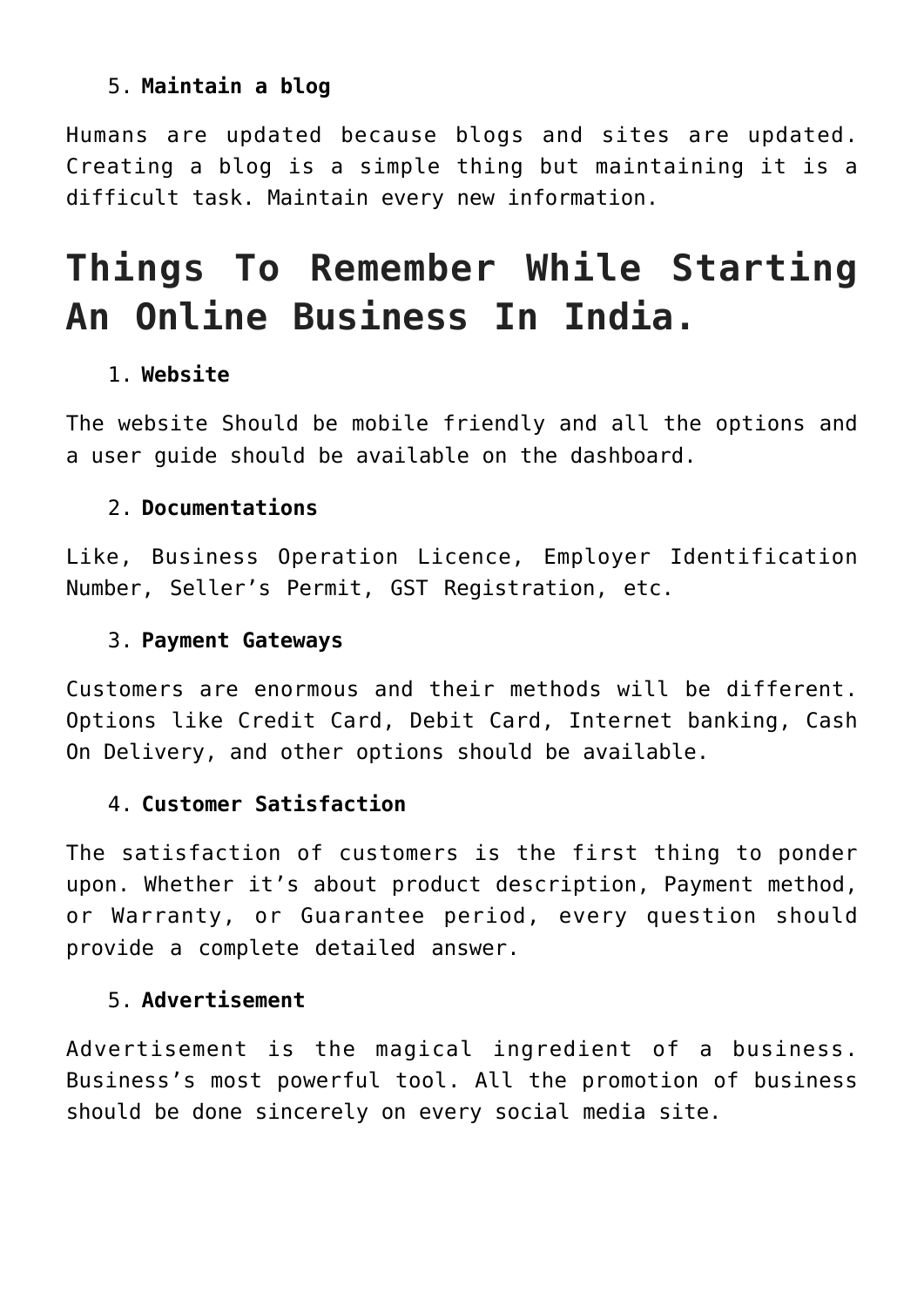# **What Are The Risk Factors While Starting An Online Business In India?**

Business is equal to risk. Risk is the undeniable truth of business.

Some of the factors one should keep in mind while starting an online business in India.

#### 1. **Online Security of the Business.**

In these times, threats are very common if one is irresponsible. Online security is the most important factor of risk to ponder upon. Be aware of phishing, Credit Card frauds, and Hacking. Check all the responsible actions taken. Use strong passwords with numbers and characters involved.

#### 2. **Intellectual property of the Business**

It is a team in the business which takes charge of copywriting on your content, logo, and other important points. Protect your uniqueness and copyright the stuff which makes you unique.

#### 3. **Problems and Disputes of customer**

There are many problems shared by people in the comment section, feedback, Email, and reviews. Do answer them because the first motto of any business should be the satisfaction of customers.

#### 4. **Customer Service**

 A customer treated nicely attracts many other new customers. Customer service plays a vital role in enhancing a business. One should treat customers with respect and solutions to their problems.